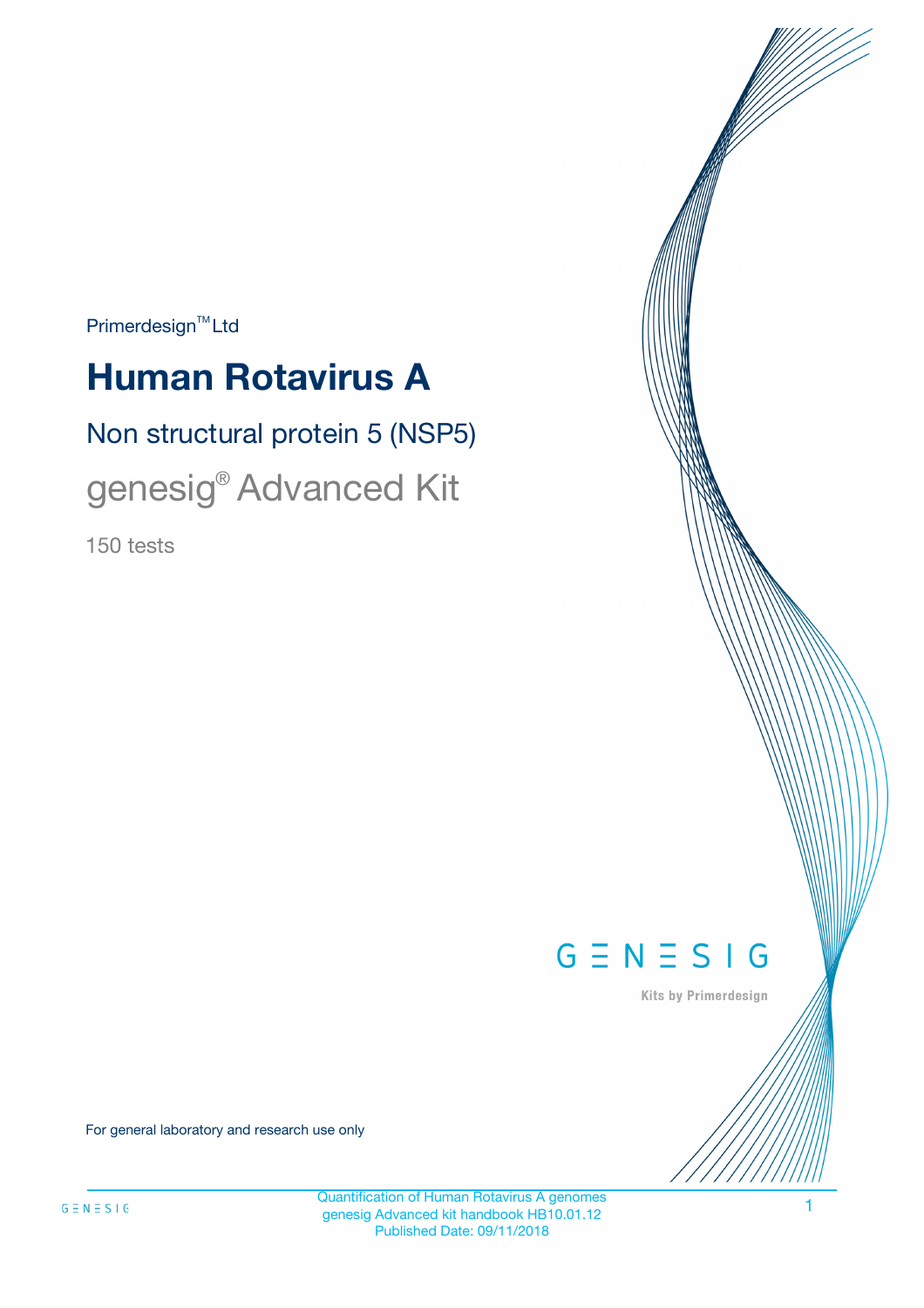# Introduction to Human Rotavirus A

Rotavirus is a genus of double-stranded RNA based viruses of the Reoviridae family. Species within this genus have been named A to G, all cause severe diarrhoea although species A-C are the most common in humans. The linear RNA genome of this species contains 11 segments between 528 and 3267 nucleotides in length. The three layer capsid containing this genome has icosahedral symmetry and is around 80nm in diameter and has channels which extend inward to the core.

The main route of transmission is the faecal-oral route due to contamination of food and water. The virus targets the enterocytes of the intestinal villi, enters the host cell by receptormediated endocytosis and replicates in the cytoplasm. After replication and construction of the new viral progeny the cell is lysed resulting in viral release as well as release of intestinal fluid which results in diarrhoea containing viral particles.

After an incubation period of around 2 days, symptoms of Rotavirus infection present with vomiting, fever and diarrhoea that can last over a week. After infection antibodies to the virus can be found in an individual, subsequent infections can occur throughout life but are mainly asymptomatic. Infection is therefore most severe in young children although newborns are thought to have acquired immunity from trans-placental transfer of antibodies. Treatment is usually directed at alleviation of symptoms and mainly involves rehydration.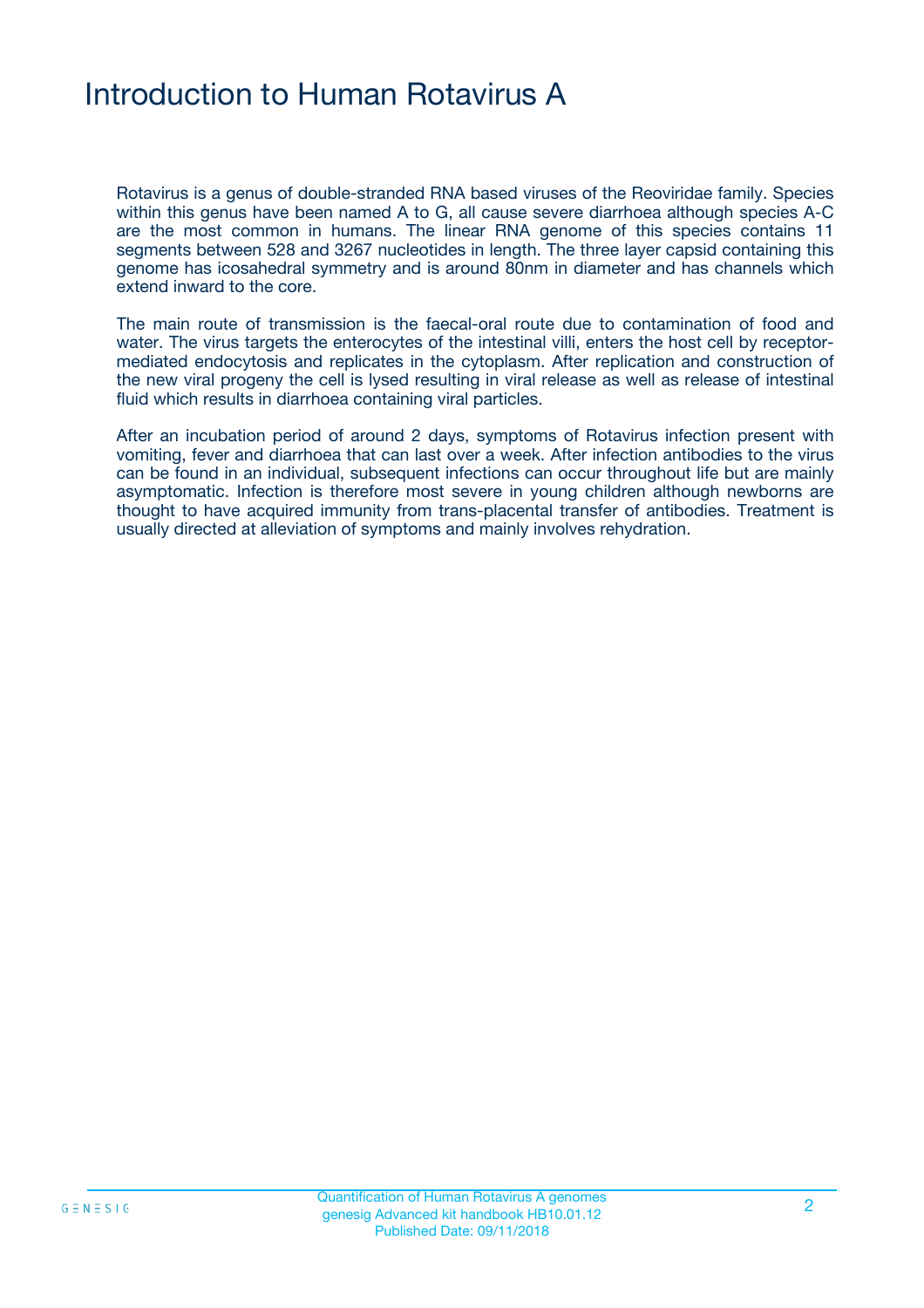# **Specificity**

The Primerdesign genesig Kit for Human Rotavirus A (Human Rotavirus A) genomes is designed for the in vitro quantification of Human Rotavirus A genomes. The kit is designed to have a broad detection profile. Specifically, the primers represent 100% homology with over 95% of the NCBI database reference sequences available at the time of design.

The dynamics of genetic variation means that new sequence information may become available after the initial design. Primerdesign periodically reviews the detection profiles of our kits and when required releases new versions.

Due to very high sequence homology between the viruses, the primers and probe in this kit will also detect rotavirus A isolates from a range of non human hosts.

If you require further information, or have a specific question about the detection profile of this kit then please send an e.mail to enquiry@primerdesign.co.uk and our bioinformatics team will answer your question.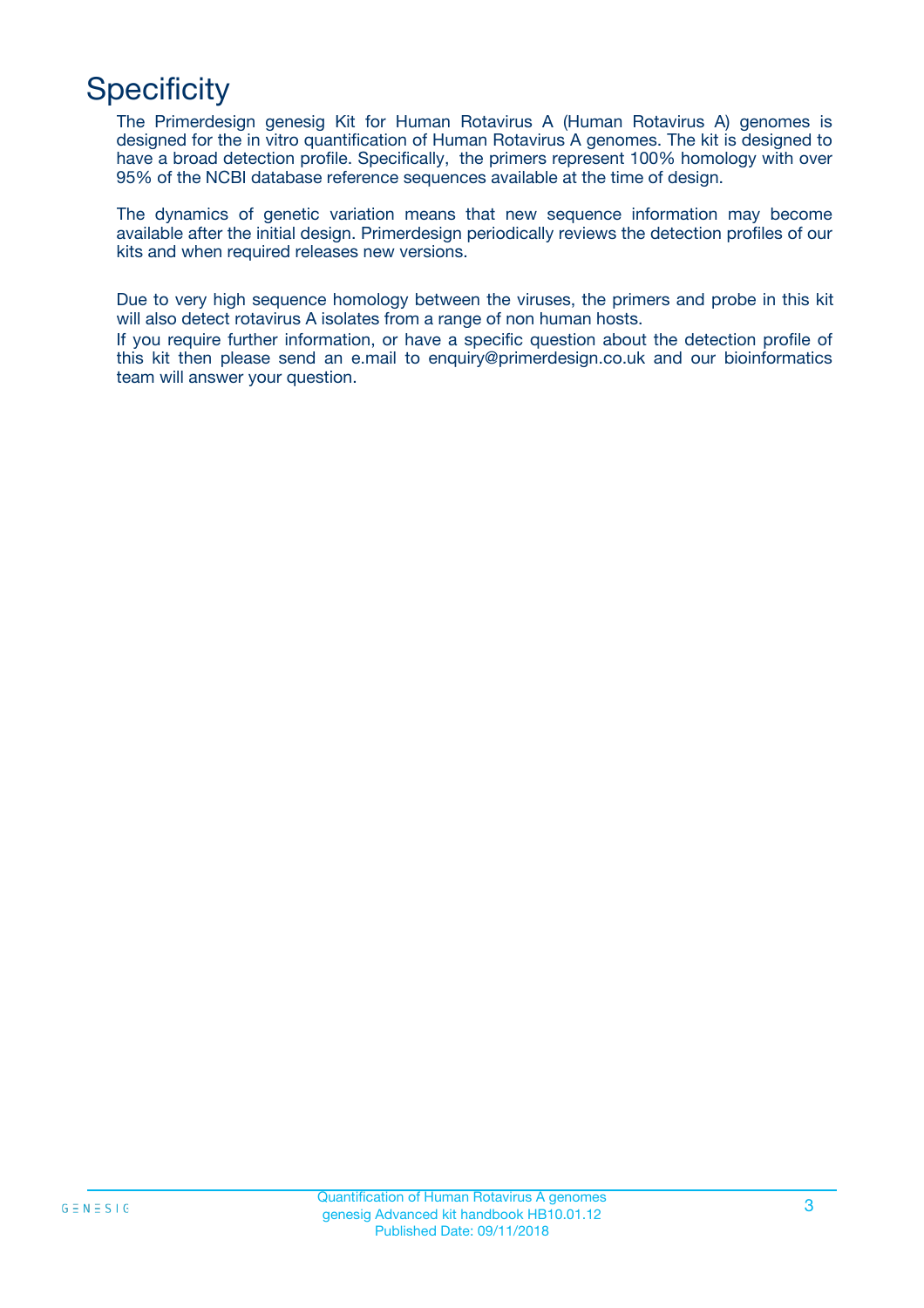# **Kit contents**

- **Human Rotavirus A specific primer/probe mix (150 reactions BROWN) FAM labelled**
- **Human Rotavirus A positive control template (for Standard curve RED)**
- **Internal extraction control primer/probe mix (150 reactions BROWN) VIC labelled as standard**
- **Internal extraction control RNA (150 reactions BLUE)**
- **Endogenous control primer/probe mix (150 reactions BROWN) FAM labelled**
- **RNase/DNase free water (WHITE) for resuspension of primer/probe mixes**
- **Template preparation buffer (YELLOW) for resuspension of internal control template, positive control template and standard curve preparation**

# **Reagents and equipment to be supplied by the user**

#### **Real-time PCR Instrument**

#### **Extraction kit**

This kit is recommended for use with genesig Easy DNA/RNA Extraction kit. However, it is designed to work well with all processes that yield high quality RNA and DNA with minimal PCR inhibitors.

#### **oasigTM lyophilised OneStep or Precision**®**PLUS OneStep 2X RT-qPCR Master Mix** Contains complete OneStep RT-qPCR master mix

**Pipettors and Tips**

**Vortex and centrifuge**

**Thin walled 1.5 ml PCR reaction tubes**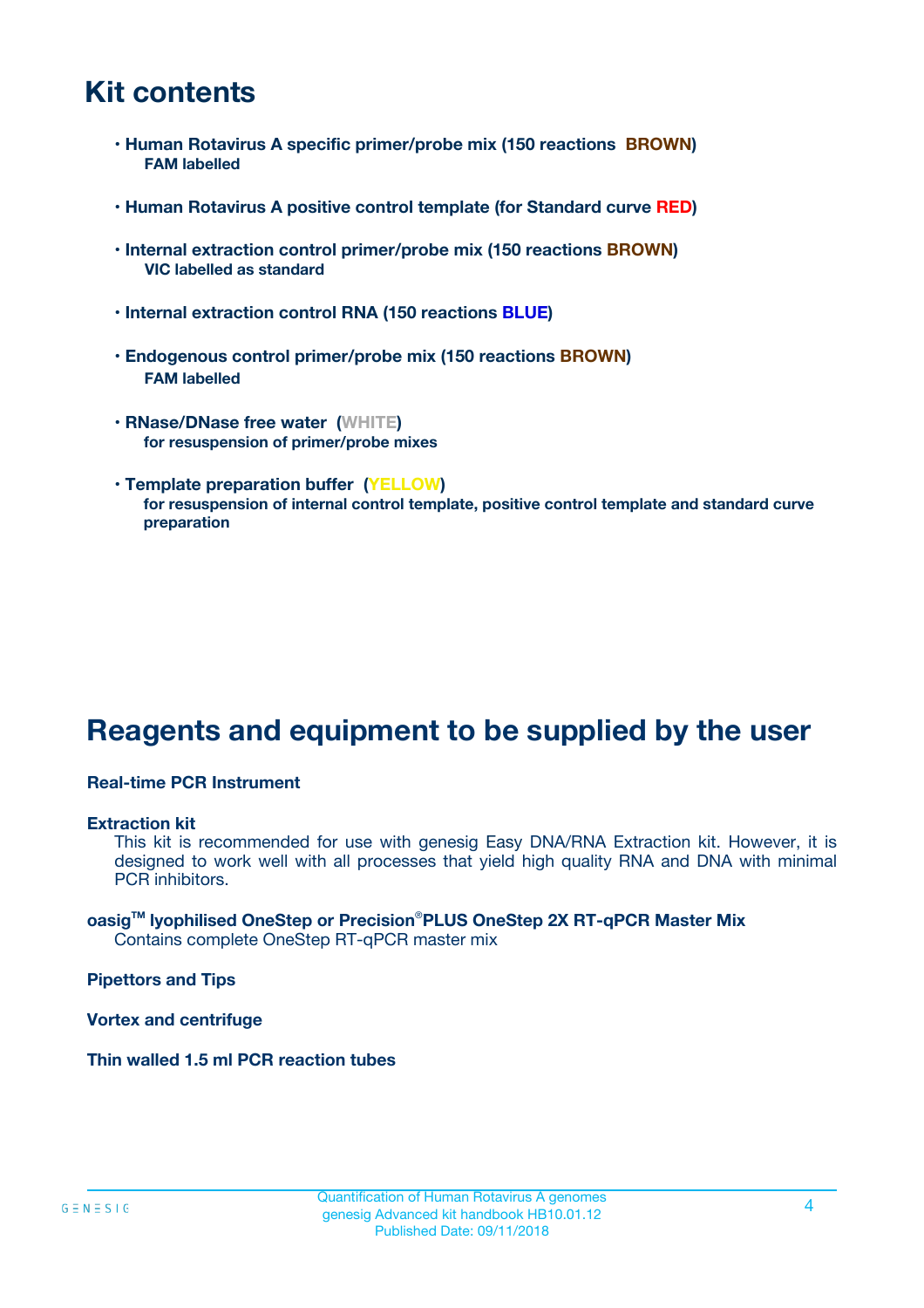### Kit storage and stability

This kit is stable at room temperature but should be stored at -20ºC on arrival. Once the lyophilised components have been resuspended they should not be exposed to temperatures above -20°C for longer than 30 minutes at a time and unnecessary repeated freeze/thawing should be avoided. The kit is stable for six months from the date of resuspension under these circumstances.

If a standard curve dilution series is prepared this can be stored frozen for an extended period. If you see any degradation in this serial dilution a fresh standard curve can be prepared from the positive control.

Primerdesign does not recommend using the kit after the expiry date stated on the pack.

### Suitable sample material

All kinds of sample material suited for PCR amplification can be used. Please ensure the samples are suitable in terms of purity, concentration, and RNA/DNA integrity (An internal PCR control is supplied to test for non specific PCR inhibitors). Always run at least one negative control with the samples. To prepare a negative-control, replace the template RNA sample with RNase/DNase free water.

### Dynamic range of test

Under optimal PCR conditions genesig Human Rotavirus A detection kits have very high priming efficiencies of >95% and can detect less than 100 copies of target template.

### Notices and disclaimers

This product is developed, designed and sold for research purposes only. It is not intended for human diagnostic or drug purposes or to be administered to humans unless clearly expressed for that purpose by the Food and Drug Administration in the USA or the appropriate regulatory authorities in the country of use. During the warranty period Primerdesign genesig detection kits allow precise and reproducible data recovery combined with excellent sensitivity. For data obtained by violation to the general GLP guidelines and the manufacturer's recommendations the right to claim under guarantee is expired. PCR is a proprietary technology covered by several US and foreign patents. These patents are owned by Roche Molecular Systems Inc. and have been sub-licensed by PE Corporation in certain fields. Depending on your specific application you may need a license from Roche or PE to practice PCR. Additional information on purchasing licenses to practice the PCR process may be obtained by contacting the Director of Licensing at Roche Molecular Systems, 1145 Atlantic Avenue, Alameda, CA 94501 or Applied Biosystems business group of the Applera Corporation, 850 Lincoln Centre Drive, Foster City, CA 94404. In addition, the 5' nuclease assay and other homogeneous amplification methods used in connection with the PCR process may be covered by U.S. Patents 5,210,015 and 5,487,972, owned by Roche Molecular Systems, Inc, and by U.S. Patent 5,538,848, owned by The Perkin-Elmer Corporation.

# Trademarks

Primerdesign™ is a trademark of Primerdesign Ltd.

genesig® is a registered trademark of Primerdesign Ltd.

The PCR process is covered by US Patents 4,683,195, and 4,683,202 and foreign equivalents owned by Hoffmann-La Roche AG. BI, ABI PRISM® GeneAmp® and MicroAmp® are registered trademarks of the Applera Genomics (Applied Biosystems Corporation). BIOMEK® is a registered trademark of Beckman Instruments, Inc.; iCycler™ is a registered trademark of Bio-Rad Laboratories, Rotor-Gene is a trademark of Corbett Research. LightCycler™ is a registered trademark of the Idaho Technology Inc. GeneAmp®, TaqMan® and AmpliTaqGold® are registered trademarks of Roche Molecular Systems, Inc., The purchase of the Primerdesign ™ reagents cannot be construed as an authorization or implicit license to practice PCR under any patents held by Hoffmann-LaRoche Inc.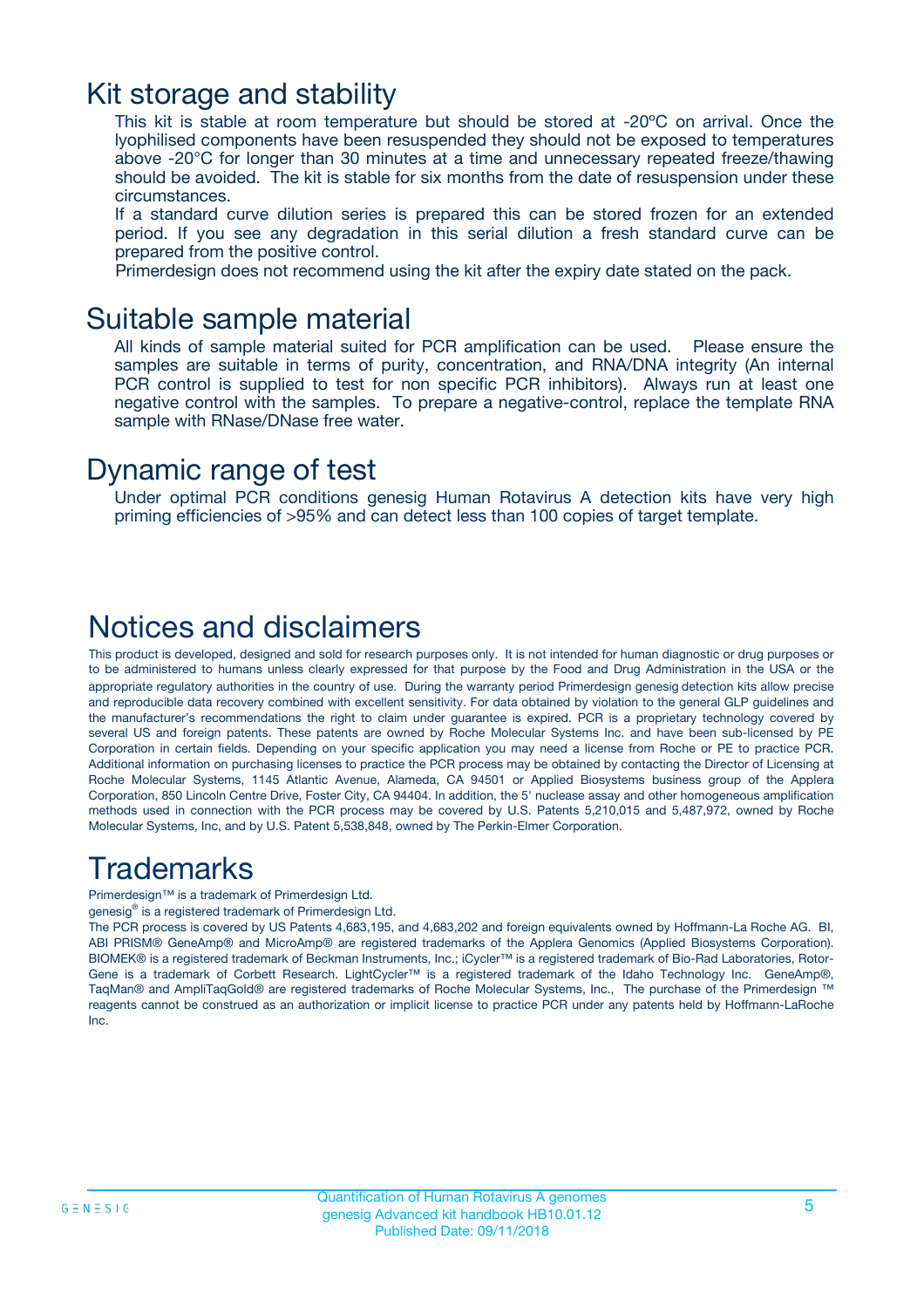# **Principles of the test**

#### **Real-time PCR**

A Human Rotavirus A specific primer and probe mix is provided and this can be detected through the FAM channel.

The primer and probe mix provided exploits the so-called TaqMan® principle. During PCR amplification, forward and reverse primers hybridize to the Human Rotavirus A cDNA. A fluorogenic probe is included in the same reaction mixture which consists of a DNA probe labeled with a 5`-dye and a 3`-quencher. During PCR amplification, the probe is cleaved and the reporter dye and quencher are separated. The resulting increase in fluorescence can be detected on a range of qPCR platforms.

#### **Positive control**

For copy number determination and as a positive control for the PCR set up, the kit contains a positive control template.

This can be used to generate a standard curve of Human Rotavirus A copy number / Cq value. Alternatively the positive control can be used at a single dilution where full quantitative analysis of the samples is not required. Each time the kit is used, at least one positive control reaction must be included in the run. A positive result indicates that the primers and probes for detecting the target Human Rotavirus A gene worked properly in that particular experimental scenario. If a negative result is obtained the test results are invalid and must be repeated. Care should be taken to ensure that the positive control does not contaminate any other kit component which would lead to false-positive results. This can be achieved by handling this component in a Post PCR environment. Care should also be taken to avoid cross-contamination of other samples when adding the positive control to the run. This can be avoided by sealing all other samples and negative controls before pipetting the positive control into the positive control well.

#### **Negative control**

To validate any positive findings a negative control reaction should be included every time the kit is used. For this reaction the RNase/DNase free water should be used instead of template. A negative result indicates that the reagents have not become contaminated while setting up the run.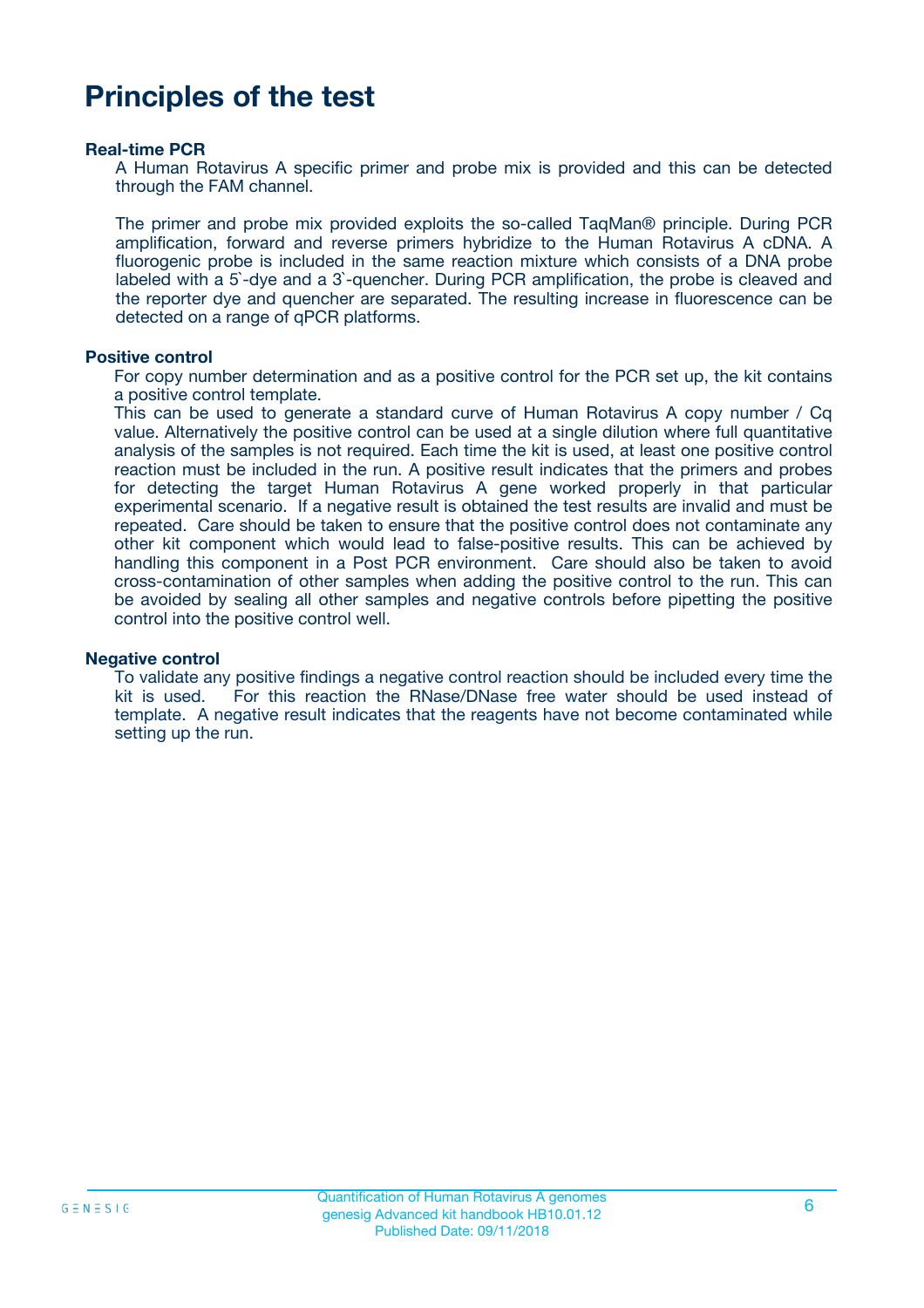#### **Internal RNA extraction control**

When performing RNA extraction, it is often advantageous to have an exogenous source of RNA template that is spiked into the lysis buffer. This control RNA is then co-purified with the sample RNA and can be detected as a positive control for the extraction process. Successful co-purification and qPCR for the control RNA also indicates that PCR inhibitors are not present at a high concentration.

A separate qPCR primer/probe mix are supplied with this kit to detect the exogenous RNA using qPCR. The PCR primers are present at PCR limiting concentrations which allows multiplexing with the target sequence primers. Amplification of the control cDNA does not interfere with detection of the Human Rotavirus A target cDNA even when present at low copy number. The Internal control is detected through the VIC channel and gives a Cq value of 28+/ -3 depending on the level of sample dilution.

#### **Endogenous control**

To confirm extraction of a valid biological template, a primer and probe mix is included to detect an endogenous gene. Detection of the endogenous control is through the FAM channel and it is NOT therefore possible to perform a multiplex with the Human Rotavirus A primers. A poor endogenous control signal may indicate that the sample did not contain sufficient biological material.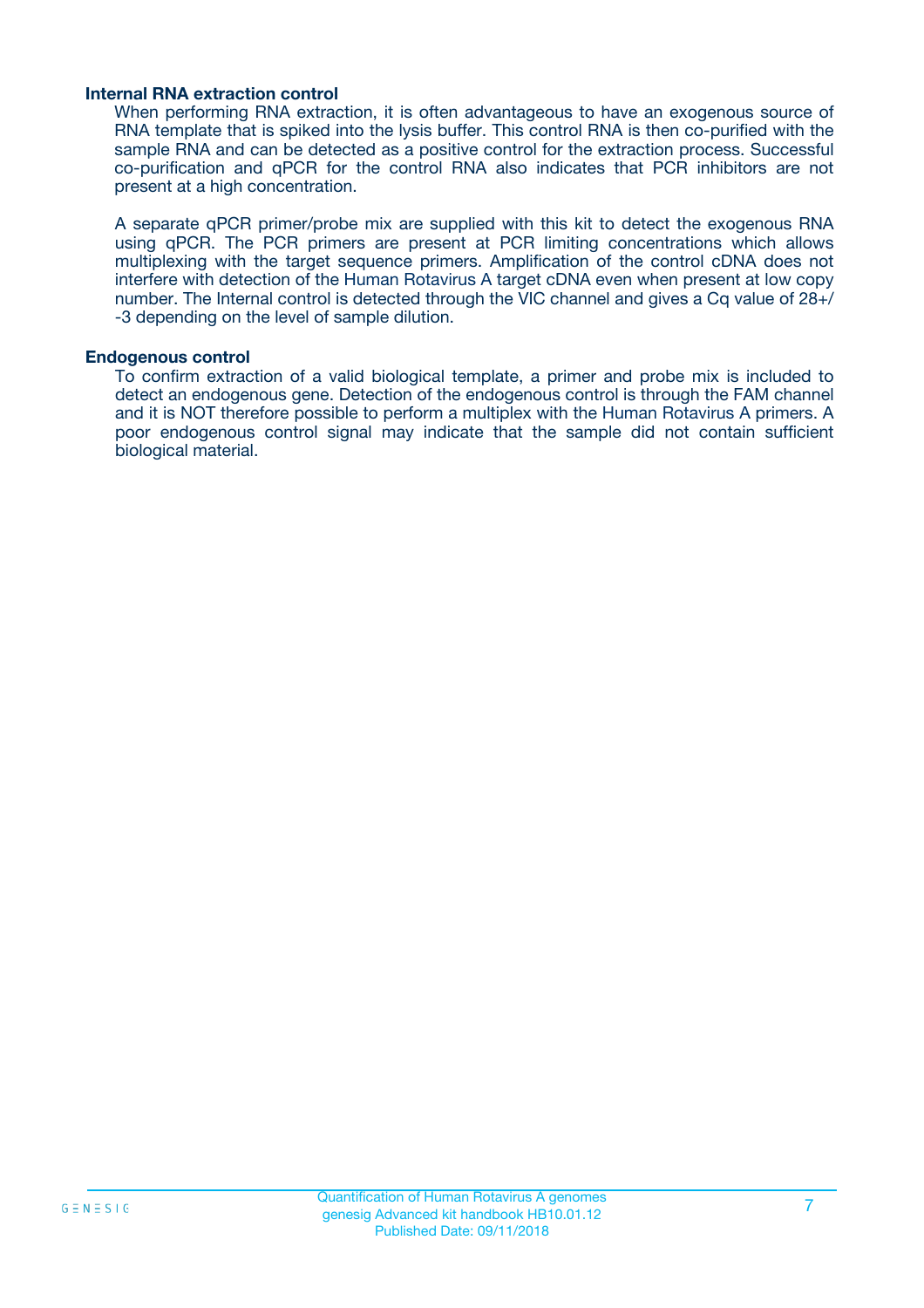### Resuspension protocol

To minimize the risk of contamination with foreign DNA, we recommend that all pipetting be performed in a PCR clean environment. Ideally this would be a designated PCR lab or PCR cabinet. Filter tips are recommended for all pipetting steps.

- **1. Pulse-spin each tube in a centrifuge before opening.** This will ensure lyophilised primer and probe mix is in the base of the tube and is not spilt upon opening the tube.
- **2. Resuspend the primer/probe mixes in the RNase/DNase free water supplied, according to the table below:**

To ensure complete resuspension, vortex each tube thoroughly.

| Component - resuspend in water                       |          |  |
|------------------------------------------------------|----------|--|
| <b>Pre-PCR pack</b>                                  |          |  |
| Human Rotavirus A primer/probe mix (BROWN)           | $165$ µl |  |
| Internal extraction control primer/probe mix (BROWN) | $165$ µl |  |
| Endogenous control primer/probe mix (BROWN)          | 165 µl   |  |

**3. Resuspend the internal control template and positive control template in the template preparation buffer supplied, according to the table below:** To ensure complete resuspension, vortex each tube thoroughly.

| Component - resuspend in template preparation buffer |  |  |  |
|------------------------------------------------------|--|--|--|
| <b>Pre-PCR heat-sealed foil</b>                      |  |  |  |
| Internal extraction control RNA (BLUE)               |  |  |  |
| <b>Post-PCR heat-sealed foil</b>                     |  |  |  |
| Human Rotavirus A Positive Control Template (RED) *  |  |  |  |

\* This component contains high copy number template and is a VERY significant contamination risk. It must be opened and handled in a separate laboratory environment, away from the other components.

# RNA extraction

The internal extraction control RNA can be added either to the RNA lysis/extraction buffer or to the RNA sample once it has been resuspended in lysis buffer.

#### **DO NOT add the internal extraction control RNA directly to the unprocessed biological sample as this will lead to degradation and a loss in signal.**

- **1. Add 4µ**l **of the Internal extraction control RNA (BLUE) to each sample in RNA lysis/extraction buffer per sample.**
- **2. Complete RNA extraction according to the manufacturer's protocols.**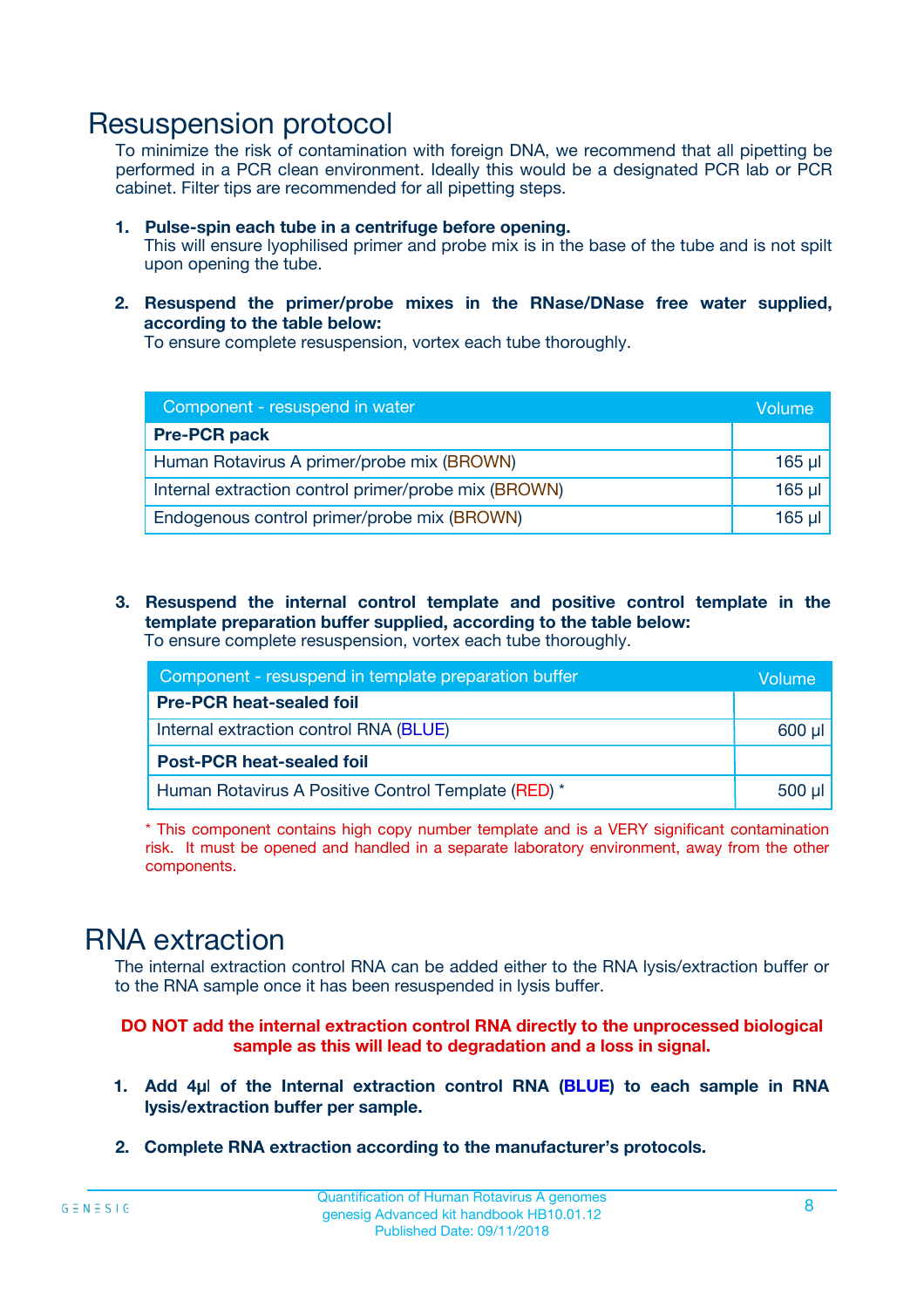# OneStep RT-qPCR detection protocol

#### **For optimum performance and sensitivity.**

All pipetting steps and experimental plate set up should be performed on ice. After the plate is poured proceed immediately to the OneStep amplification protocol. Prolonged incubation of reaction mixes at room temperature can lead to PCR artifacts that reduce the sensitivity of detection.

#### **1. For each RNA sample prepare a reaction mix according to the table below: Include sufficient reactions for positive and negative controls.**

| Component                                                    | Volumer  |
|--------------------------------------------------------------|----------|
| oasig OneStep or PrecisionPLUS OneStep 2X RT-qPCR Master Mix | $10 \mu$ |
| Human Rotavirus A primer/probe mix (BROWN)                   | 1 µl     |
| Internal extraction control primer/probe mix (BROWN)         | 1 µI     |
| <b>RNase/DNase free water (WHITE)</b>                        | $3 \mu$  |
| <b>Final Volume</b>                                          | 15 ul    |

**2. For each RNA sample prepare an endogenous control reaction according to the table below (optional):**

This control reaction will provide crucial information regarding the quality of the biological sample.

| Component                                                    | Volume   |
|--------------------------------------------------------------|----------|
| oasig OneStep or PrecisionPLUS OneStep 2X RT-qPCR Master Mix | 10 $\mu$ |
| Endogenous control primer/probe mix (BROWN)                  | 1 ul     |
| <b>RNase/DNase free water (WHITE)</b>                        | $4 \mu$  |
| <b>Final Volume</b>                                          | 15 µl    |

- **3. Pipette 15µl of these mixes into each well according to your qPCR experimental plate set up.**
- **4. Pipette 5µl of RNA template into each well, according to your experimental plate set up.**

For negative control wells use 5µl of RNase/DNase free water. The final volume in each well is 20µl.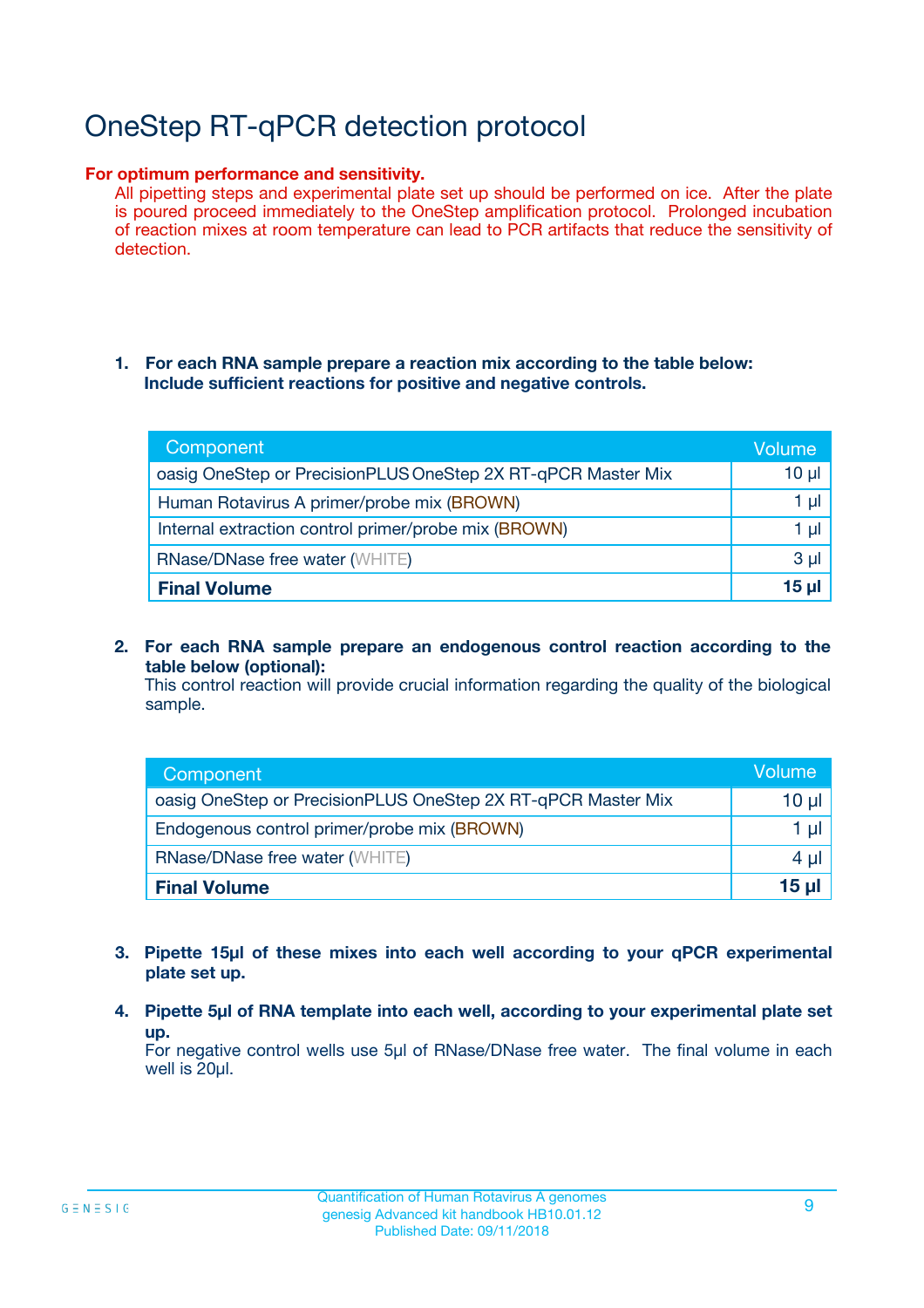**5. If a standard curve is included for quantitative analysis prepare a reaction mix according to the table below:**

| Component                                                    | Volume |  |
|--------------------------------------------------------------|--------|--|
| oasig OneStep or PrecisionPLUS OneStep 2X RT-qPCR Master Mix | 10 µl  |  |
| Human Rotavirus A primer/probe mix (BROWN)                   |        |  |
| <b>RNase/DNase free water (WHITE)</b>                        | 4 µl   |  |
| <b>Final Volume</b>                                          | 15 ul  |  |

- **6. Preparation of standard curve dilution series.**
	- **1) Pipette 90µl of template preparation buffer into 5 tubes and label 2-6**
	- **2) Pipette 10µl of Positive Control Template (RED) into tube 2**
	- **3) Vortex thoroughly**
	- **4) Change pipette tip and pipette 10 µl from tube 2 into tube 3**
	- **5) Vortex thoroughly**

**Repeat steps 4 and 5 to complete the dilution series**

| <b>Standard Curve</b>         | <b>Copy Number</b>     |
|-------------------------------|------------------------|
| Tube 1 Positive control (RED) | $2 \times 10^5$ per µl |
| Tube 2                        | $2 \times 10^4$ per µl |
| Tube 3                        | $2 \times 10^3$ per µl |
| Tube 4                        | $2 \times 10^2$ per µl |
| Tube 5                        | 20 per µl              |
| Tube 6                        | 2 per µl               |

**7. Pipette 5µl of standard template into each well for the standard curve according to your plate set-up**

The final volume in each well is 20µl.

# OneStep RT-qPCR Amplification Protocol

Amplification conditions using oasig OneStep or PrecisionPLUS OneStep 2X RT-qPCR Master Mix.

|             | <b>Step</b>                  | <b>Time</b>      | Temp  |
|-------------|------------------------------|------------------|-------|
|             | <b>Reverse Transcription</b> | $10 \text{ min}$ | 55 °C |
|             | Enzyme activation            | 2 min            | 95 °C |
| Cycling x50 | Denaturation                 | 10 <sub>s</sub>  | 95 °C |
|             | <b>DATA COLLECTION *</b>     | 60 s             | 60 °C |

\* Fluorogenic data should be collected during this step through the FAM and VIC channels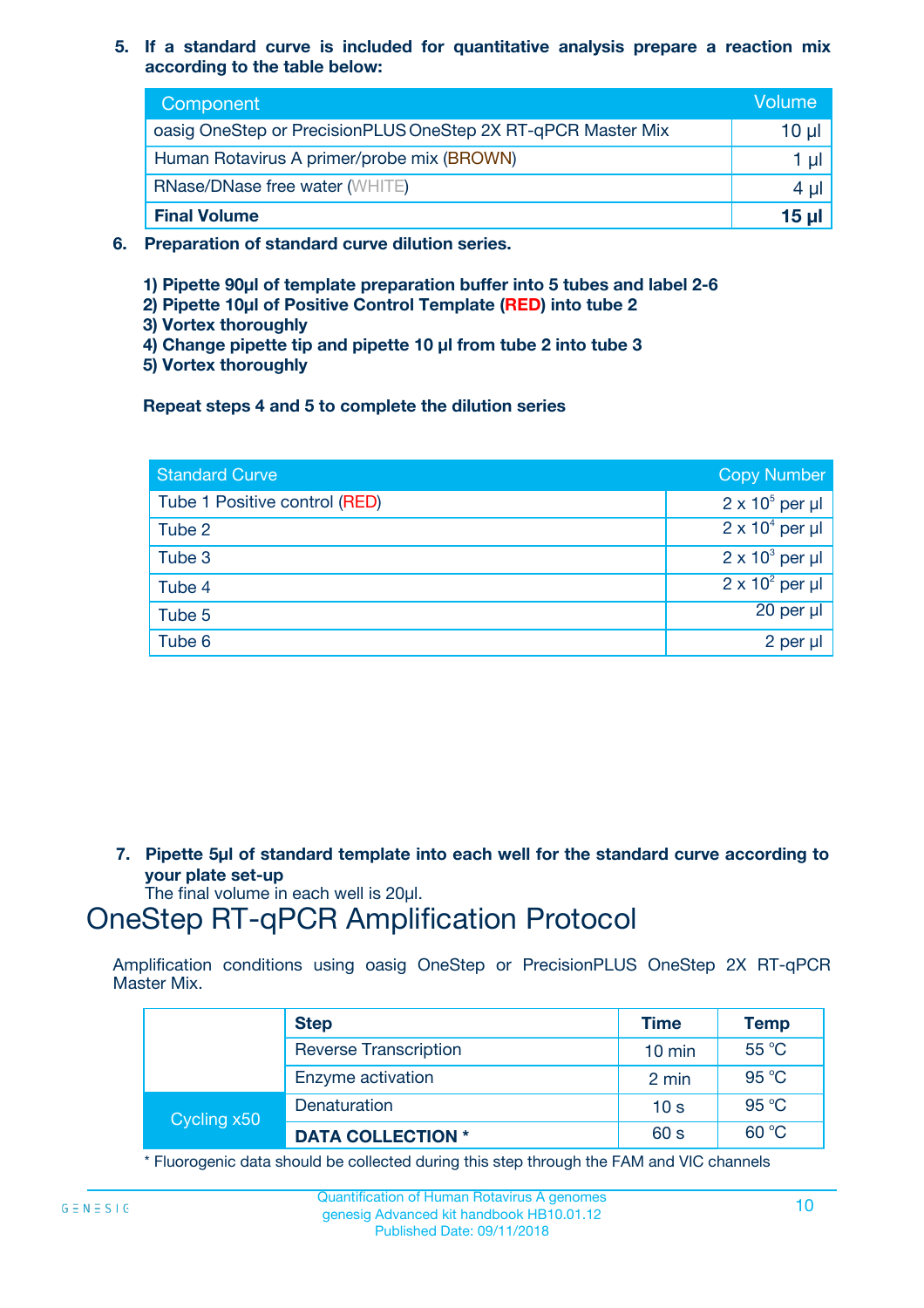### Interpretation of results

| <b>Target</b><br>(FAM) | Internal<br>control<br>(NIC) | <b>Positive</b><br>control | <b>Negative</b><br>control | Interpretation                                                                                                  |
|------------------------|------------------------------|----------------------------|----------------------------|-----------------------------------------------------------------------------------------------------------------|
| $\leq 30$              | $+ 1 -$                      | ÷                          |                            | <b>POSITIVE QUANTITATIVE RESULT</b><br>calculate copy number                                                    |
| > 30                   | ÷                            | ÷                          |                            | <b>POSITIVE QUANTITATIVE RESULT</b><br>calculate copy number                                                    |
| > 30                   |                              | ÷                          |                            | <b>POSITIVE QUALITATIVE RESULT</b><br>do not report copy number as this<br>may be due to poor sample extraction |
|                        | ÷                            | ÷                          |                            | <b>NEGATIVE RESULT</b>                                                                                          |
| $+ 1 -$                | $+ 1 -$                      | ÷                          | $\leq$ 35                  | <b>EXPERIMENT FAILED</b><br>due to test contamination                                                           |
|                        | $+$ / -                      |                            | > 35                       | $\star$                                                                                                         |
|                        |                              | ÷                          |                            | <b>SAMPLE PREPARATION FAILED</b>                                                                                |
|                        |                              |                            |                            | <b>EXPERIMENT FAILED</b>                                                                                        |

Positive control template (**RED**) is expected to amplify between Cq 16 and 23. Failure to satisfy this quality control criterion is a strong indication that the experiment has been compromised.

\*Where the test sample is positive and the negative control is positive with a  $Cq > 35$ , the sample must be reinterpreted based on the relative signal strength of the two results:



If the sample amplifies  $> 5$  Cq earlier than the negative control then the sample should be reinterpreted (via the table above) with the negative control verified as negative.



If the sample amplifies  $< 5$  Cq earlier than the negative control then the positive sample result is invalidated and the result should be determined inconclusive due to test contamination. The test for this sample should be repeated.